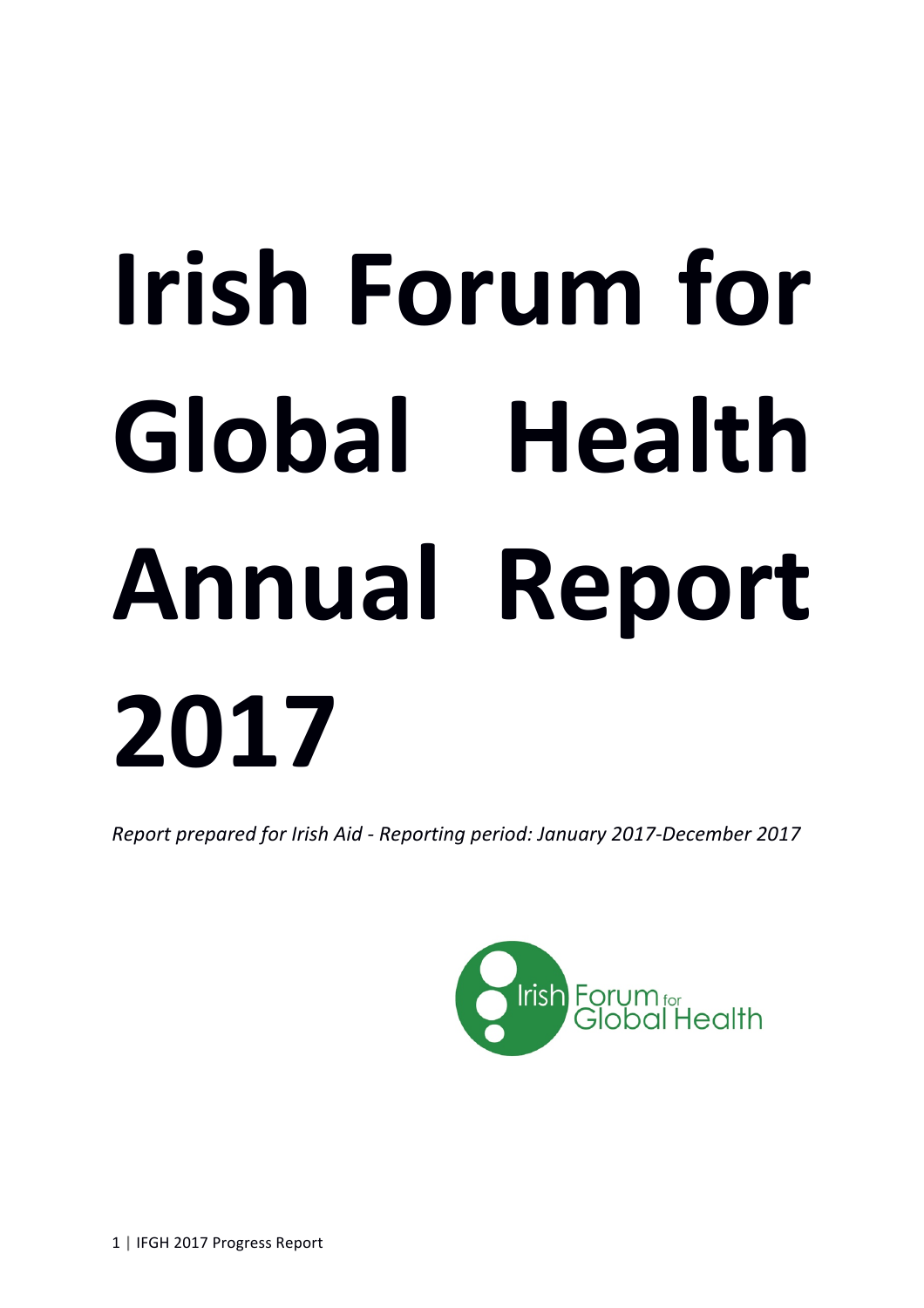# **Table of Contents**

# **Accompanying annexes:**

IFGH 2017 Workplan

IFGH 2017 Financial Report

IFGH 2015-2018 External evaluation

IFGH Monitoring and Evaluation Framework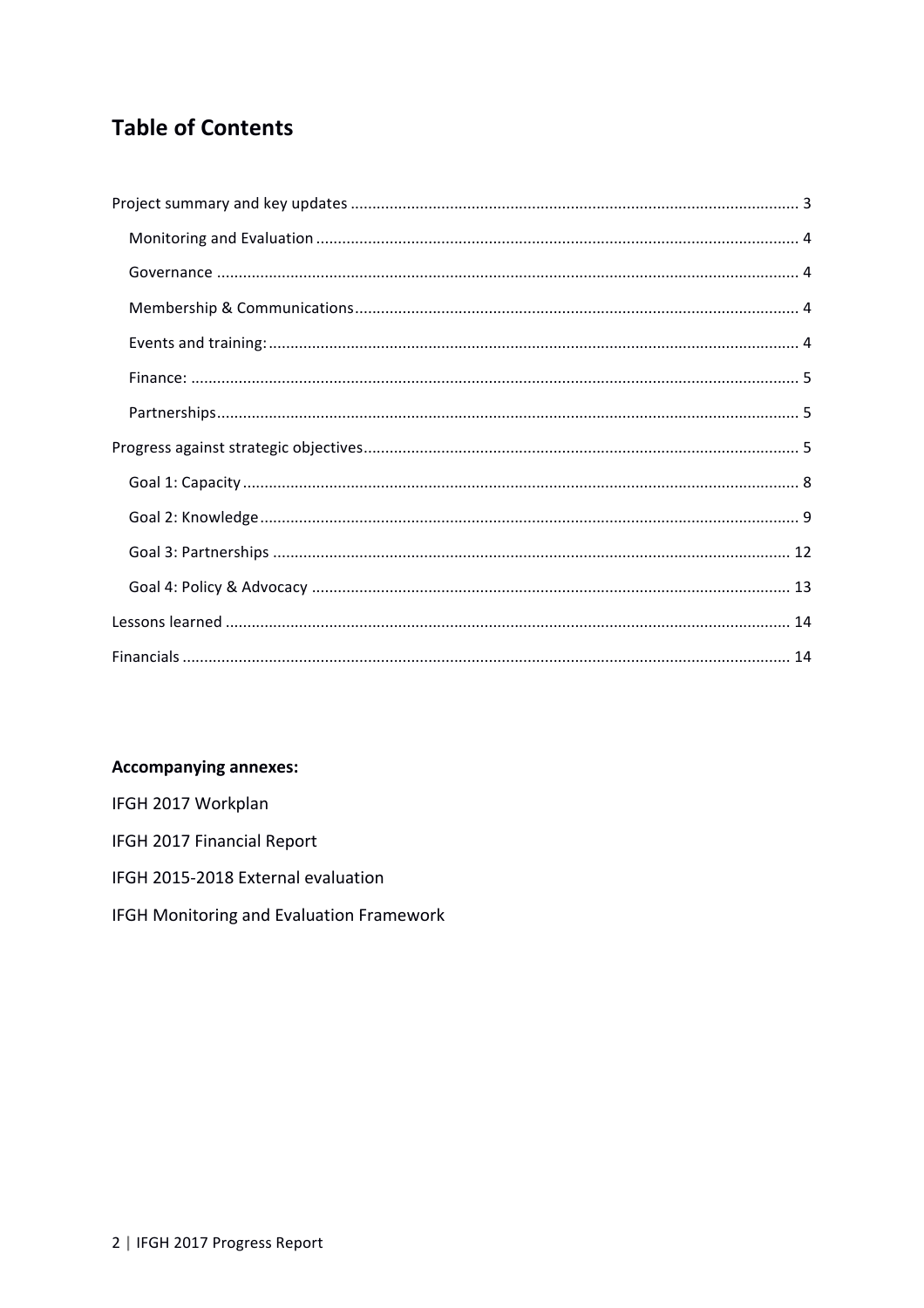# Project summary and key updates

The Irish Forum for Global Health is a diverse network of individuals who represent 8 constituent groups?? , including students, academic institutions, NGOs, the HSE, private sector, government, donors, and the general public. Their interests are spread across a wide range of sectors and fields relating to Global Health and development including nutrition; emergencies; non-communicable diseases; maternal and child health; water, sanitation, and hygiene; communicable disease; environmental health; and refugee health.

The IFGH operates using a workplan and strategic framework comprising a twoarmed strategy which focuses on equipping people in Ireland to engage in Global Health, as well as facilitating Ireland's involvement in Global Health. Within this strategy are four strategic goals: 1) Capacity, 2) Knowledge, 3) Partnerships, and 4) Policy & advocacy. These are illustrated in the figure at right. We engage in activities including communications, events, training, and outreach, in order to achieve these strategic goals.



Our primary means of engaging with members on a day-to-day basis is via our email and social media channels, and in parallel we work in partnership with other organisations to create events such as lectures, training, workshops, and other learning opportunities.

This report is organised starting by highlighting key updates in a number of areas; reporting in a table format against strategic objective and then detailing a narrative providing detail around activities as per our strategic objectives. It concludes with a section on finances and should be read together with accompany annexes as mentioned on the cover page.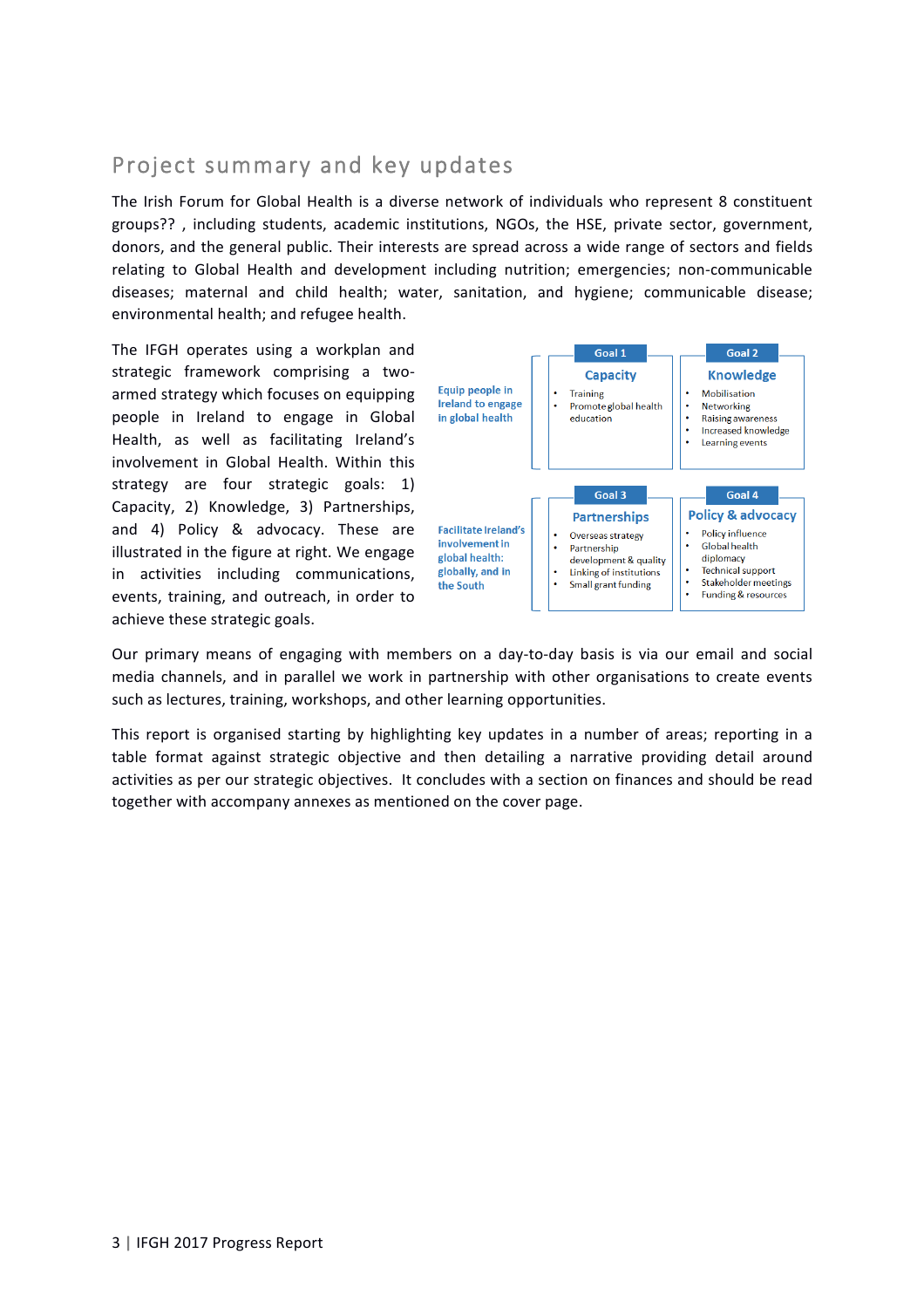# Monitoring and Evaluation

- An external evaluation has concluded in the beginning of 2018 to cover the period  $2015 - 2017$  (accompanies this report as an appendix).
- A new M&E framework was put in place in 2016: Tracking of events and communications now feeds into this framework, helping us to align our activities to the IFGH strategic goals, and also assisted in the development of the workplan for 2017.
- We evaluated events wherever possible through feedback forms completed by attendees. This data was collected and presented at EMC and Board meetings to help guide future events and track performance.
- We also tracked our communications channels, and compiled regular communications reports presented at each EMC and Board meeting to help guide strategy and track performance.

#### Governance

- In 2017, we continued the process of signing up to the Code of Good Practice. Supporting this, every Board meeting is evaluated. Furthermore, we developed a risk register which is reviewed at every Board meeting.
- We held 4 board meetings in 2017, as well as EMC meetings every 6 weeks.

#### Membership & Communications

| <b>Channel</b>              | <b>Reach</b> | No. of<br>communications                          | Content (via all channels)                                                                                                        |
|-----------------------------|--------------|---------------------------------------------------|-----------------------------------------------------------------------------------------------------------------------------------|
| <b>IFGH email</b>           | 790          | 62                                                | Regular news & updates                                                                                                            |
| <b>ESTHER Ireland email</b> | 566          | 17                                                | 47 Global Health events<br>$\bullet$                                                                                              |
| <b>Twitter</b>              | 1,674        | 844 (416 original<br>messages, 428 re-<br>tweets) | 10 courses/ educational<br>opportunities<br>44 Job opportunities<br>$\bullet$<br>16 pieces of new research, reports,<br>$\bullet$ |
| Facebook                    | 800          | 46                                                | or publications                                                                                                                   |

As of the end of 2017, we had 790 ?members.

We released 62 IFGH eForum emails and targeted campaigns to 790 IFGH members, and 17 ESTHER Ireland Partnerships Panorama newsletters and other emails to 566 ESTHER Ireland subscribers. We also produced 416 original messages for our to 1,674 followers on Twitter, and our messages were seen by 758 people per day, and IFGH messages were re-tweeted 994 times throughout the year, on average 2.72 times per day. We produced 46 postings on our Facebook page, which currently has 800 page likes. Across these channels, among general news items and updates, we publicised 47 Global Health events; 10 courses and educational opportunities; 44 job opportunities; and 16 pieces of new research and evidence relating to Global Health topics.

## Events and training:

In 2017, we hosted or supported 12 courses, events, or trainings: 3 Global health Writes training workshops (29<sup>th</sup> May, 16<sup>th</sup> October, 13<sup>th</sup> November); a seminar with Irish Aid and the Global Fund to Fight AIDS, TB, and Malaria (23<sup>rd</sup> January); the 1<sup>st</sup> Access to Medicines Ireland Annual Conference (8<sup>th</sup> February); a mini-symposium on gender equity and Gender-Based Violence (20<sup>th</sup> March); a peer learning event on Irish Aid Programme Funded activities with Concern Worldwide and World Vision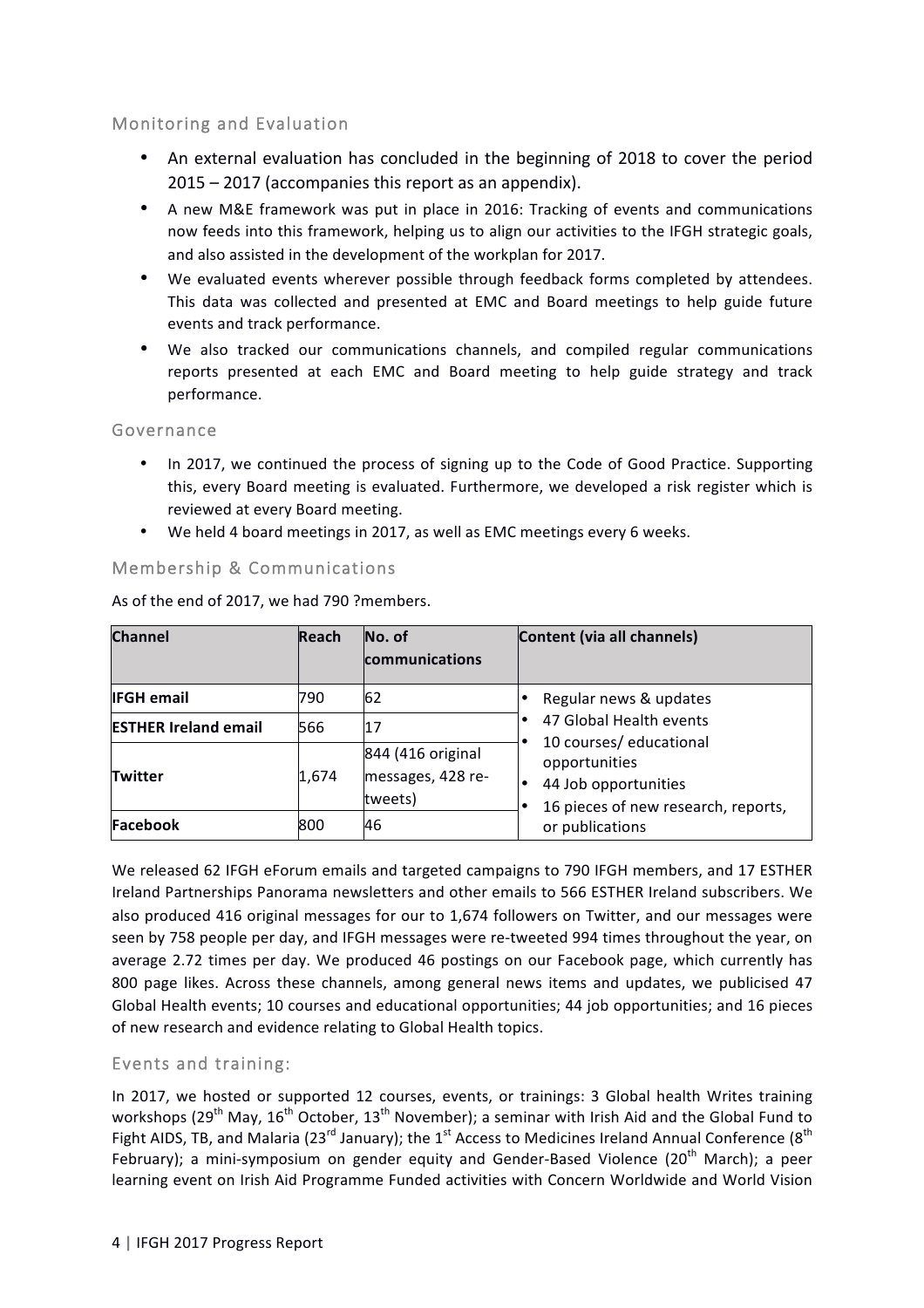Ireland (12<sup>th</sup> September); an ESTHER small grants workshop (15<sup>th</sup> September); a conference on Climate Change and Health: The Challenges and the Opportunities  $(22^{nd}$  September); International Health and Development Training for HSE employees in collaboration with Comhlámh, the HSE, and others (13-15<sup>th</sup> October); a side-event on International Health Partnerships at the 4<sup>th</sup> Global Forum on Human Resources for Health (14<sup>th</sup> November); and the Irish Aid Professor Father Michael Kelly Lecture on HIV and AIDS (28<sup>th</sup> November).

## Finance:

• In Autumn 2017, we hired a part-time Finance/ Administrative Assistant to administer IFGH and ESTHER Ireland financial and other matters.

## Partnerships

- We have strengthened our working relationship with Comhlámh, and IFGH is now a Supporter of Comhlámh's Code of Good Practice for International Volunteering.
- NUI Galway, in partnership with the IFGH, Comhlámh, Kimmage Development Studies Centre, and others' assistance held a training for HSE professionals in October 2017.
- We are also continuing to work with the Development Studies Association of Ireland, and supported regular meetings of the Joint DSAI / IFGH Child Health Network.
- Throughout 2017, the IFGH Secretariat also fulfilled its role as the ESTHER Ireland secretariat, contributing a number of activities outlined in brief below, and in detail in the ESTHER Ireland 2017 Progress Report.

# Progress against strategic objectives

At-a-glance activities and outputs 2017 by strategic goal (described in detail within **Progress Narrative below):** 

| <b>Strategic Goal</b>      | No.<br><b>of</b><br>activity<br>lareas | <b>Activity type</b> | <b>Description</b>                                                                                                                                                                                                                   |
|----------------------------|----------------------------------------|----------------------|--------------------------------------------------------------------------------------------------------------------------------------------------------------------------------------------------------------------------------------|
| <b>GOAL 1:</b><br>Capacity |                                        | <b>Training</b>      | I) Hosted 3 Global Health Writes Training<br>Workshops.<br>II) Co-hosted and facilitated an overseas<br>and development<br>health<br>training<br>weekend for HSE staff in partnership<br>with Comhlámh, the HSE, and others.         |
|                            |                                        | Student<br>Group     | Supported the Student Outreach<br>I)<br>Group to host 2 guest lectures at<br>University College Cork.<br><b>Outreach II)</b> Presented the Student Outreach<br>Group to second-year medical students<br>at RCSI to seek new members. |
|                            |                                        |                      | $\ket{\text{III}}$<br>Supported the Student Outreach                                                                                                                                                                                 |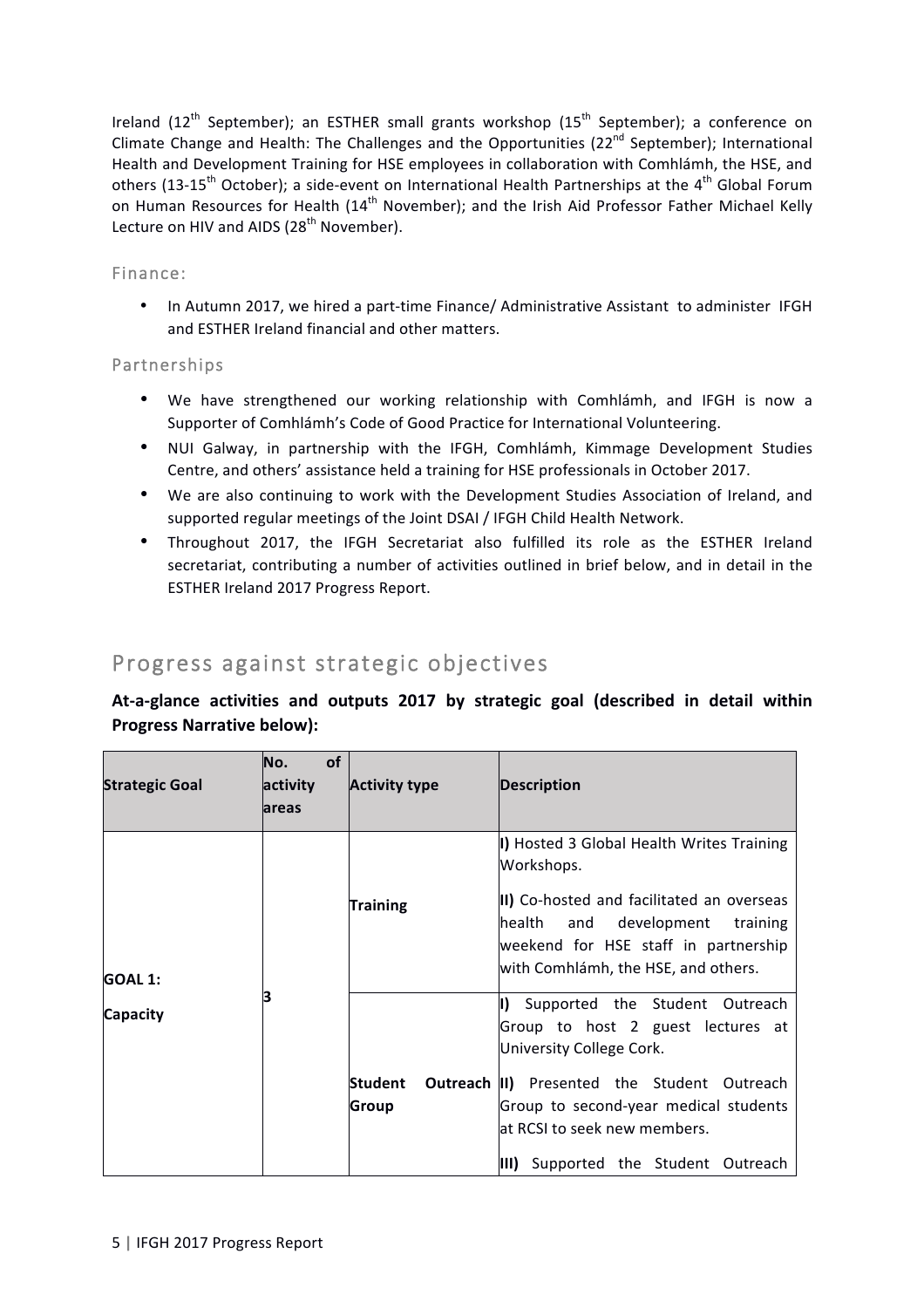|                                    |  |                                             | Group at University College Cork with<br>materials to set up the Global Health<br>Debate for 2018.                                                                                                                                                                                                                                                                                                                                                                                                           |
|------------------------------------|--|---------------------------------------------|--------------------------------------------------------------------------------------------------------------------------------------------------------------------------------------------------------------------------------------------------------------------------------------------------------------------------------------------------------------------------------------------------------------------------------------------------------------------------------------------------------------|
|                                    |  | <b>Members support</b>                      | Publicised 10 courses / educational<br>opportunities, and 44 job opportunities<br>to members via the IFGH email and<br>newsletter.                                                                                                                                                                                                                                                                                                                                                                           |
|                                    |  | <b>Learning</b><br>and<br>networking events | I) Global Health and SDGs event at RCSI<br>(January 23rd)                                                                                                                                                                                                                                                                                                                                                                                                                                                    |
|                                    |  |                                             | II) Conference on Access to Medicines at<br>Trinity College Dublin (February $8th$ )                                                                                                                                                                                                                                                                                                                                                                                                                         |
| <b>GOAL 2:</b><br><b>Knowledge</b> |  |                                             | III) Mini-symposium on gender equity<br>and GBV (March 20 <sup>th</sup> )                                                                                                                                                                                                                                                                                                                                                                                                                                    |
|                                    |  |                                             | IV) Joint Concern Worldwide / World<br>Vision Ireland / Centre for Global Health<br>event focusing on Irish Aid Programme<br>Fund activities (September 12 <sup>th</sup> ).                                                                                                                                                                                                                                                                                                                                  |
|                                    |  |                                             | V) Conference on Climate Change and<br>Health (September 22 <sup>nd</sup> )                                                                                                                                                                                                                                                                                                                                                                                                                                  |
|                                    |  |                                             | VI) Joint DSA Ireland Child Health<br>Network meeting (November 6th)                                                                                                                                                                                                                                                                                                                                                                                                                                         |
|                                    |  |                                             | VII) $4^{\text{th}}$<br>Global Forum<br>on<br>Human<br>Resources for Health (including ESTHER<br>Ireland Side Event on International<br>Health Partnerships) (November 13-17 <sup>th</sup> )                                                                                                                                                                                                                                                                                                                 |
|                                    |  |                                             | VIII) Co-hosted Irish Aid Annual Professor<br>Father Michael Kelly Lecture on HIV and<br>AIDS (November 28 <sup>th</sup> )                                                                                                                                                                                                                                                                                                                                                                                   |
|                                    |  | Communications                              | I) Created 7 in-depth email campaigns<br>focusing on: Looking ahead to January<br>2017 (sent on January $10^{\text{th}}$ ); International<br>Women's Day (March 7 <sup>th</sup> ); World TB Day<br>(March 23 <sup>rd</sup> ); World No Tobacco Day<br>(March 30 <sup>th</sup> ); Irish AIDS Day (June 15 <sup>th</sup> );<br>Climate events in Galway (August $30^{th}$ );<br>and the ESTHER Side Event at the $4^{\text{th}}$<br>Global Forum on Human Resources for<br>Health (October 26 <sup>th</sup> ). |
|                                    |  |                                             | II) Publicised 47 events focusing on<br>Global Health knowledge and 16 pieces<br>of research, reports, or publications.                                                                                                                                                                                                                                                                                                                                                                                      |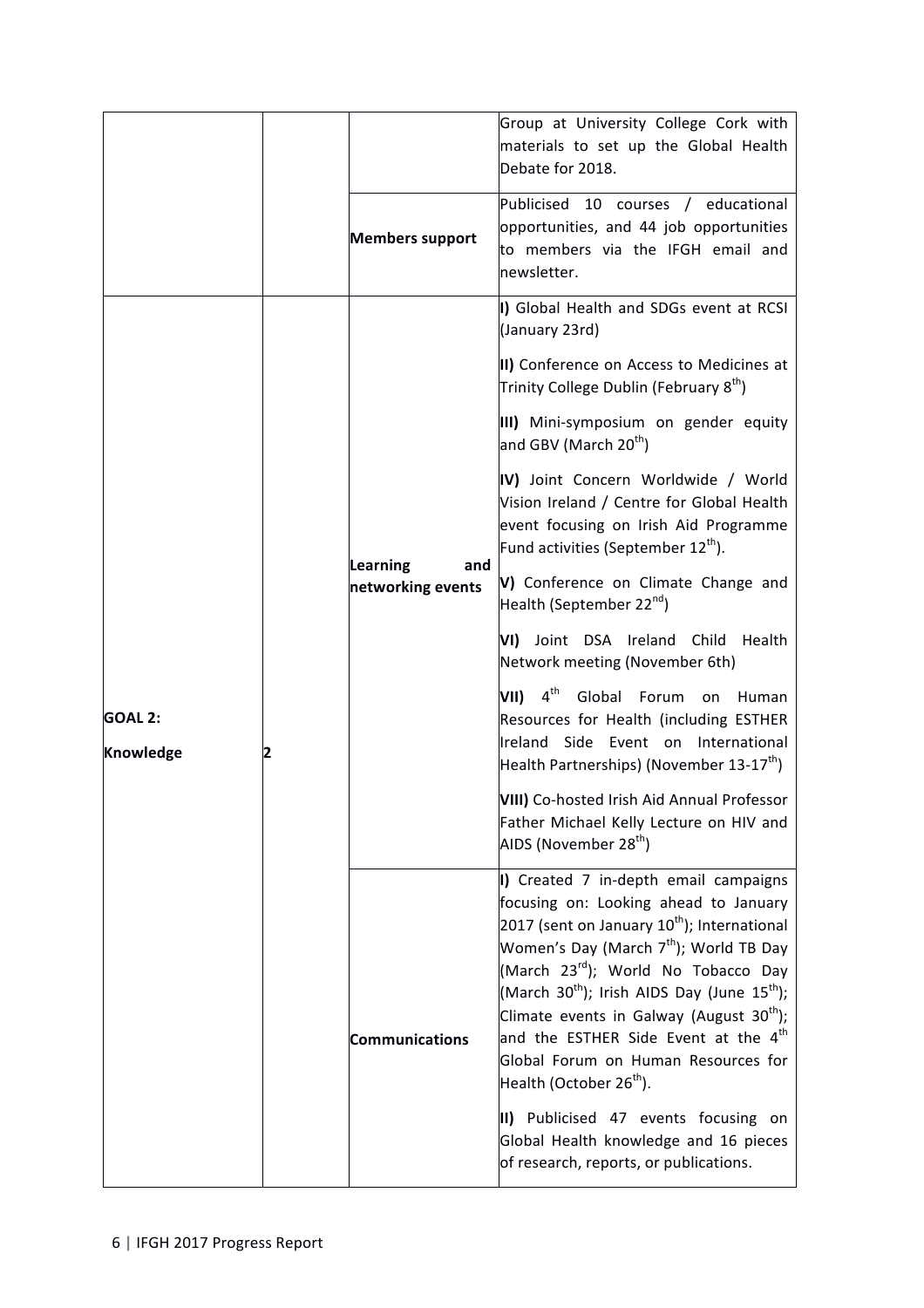|                                     |  |                                                 | III) Created 416 original messages on<br>Twitter focusing on topical Global Health<br>issues.<br>IV) Created 46 original messages on<br>Facebook focusing on topical Global                                                                                                                                               |
|-------------------------------------|--|-------------------------------------------------|---------------------------------------------------------------------------------------------------------------------------------------------------------------------------------------------------------------------------------------------------------------------------------------------------------------------------|
| <b>GOAL 3: Partnerships 3</b>       |  | Linking with<br>domestic partners               | Health issues.<br>Joined the supporter network of<br>the Comhlámh Code of Good<br>Practice<br>for<br>International<br>Volunteering.                                                                                                                                                                                       |
|                                     |  | Linking with<br>international<br>partners       | The IFGH became a member of<br>the FESTMIH (Federation<br>οf<br>European Societies for Tropical<br>Medicine<br>and<br>International<br>Health),<br>facilitate<br>to<br>collaboration<br>and information<br>sharing across global health<br>societies in Europe, and expand<br>IFGH reach and visibility across<br>Europe. |
|                                     |  | <b>ESTHER Ireland</b>                           | Supported<br>partnerships<br>through<br>communications, events including the<br>ESTHER Ireland workshop for the small<br>grants programme, through functions of<br>the ESTHER Ireland Secretariat (please<br>see ESTHER Ireland Progress Report for<br>more information).                                                 |
| GOAL 4: Policy &<br><b>Advocacy</b> |  |                                                 | I) Co-hosted the first Access to Medicines<br>Ireland Annual Conference which drew in<br>international<br>speakers<br>and<br>patient<br>advocates, acting as a staging ground for<br>a meeting with AWEPA representatives<br>at the Dail.                                                                                 |
|                                     |  | Engaging with high-<br>level<br>representatives | II) Invited Minister Ciaran Cannon T.D. to<br>open the Joint Concern Worldwide /<br>World Vision Ireland / Centre for Global<br>Health event focusing on Irish Aid<br>Programme Fund activities (September<br>$12^{th}$ ).                                                                                                |
|                                     |  |                                                 | III) The Climate Change and Health<br>Conference<br>included<br>workshop<br>a<br>discussion session facilitated by the EPA's<br>Dr. Jonathan Derham, to help build a<br>submission to the National Dialogue on                                                                                                            |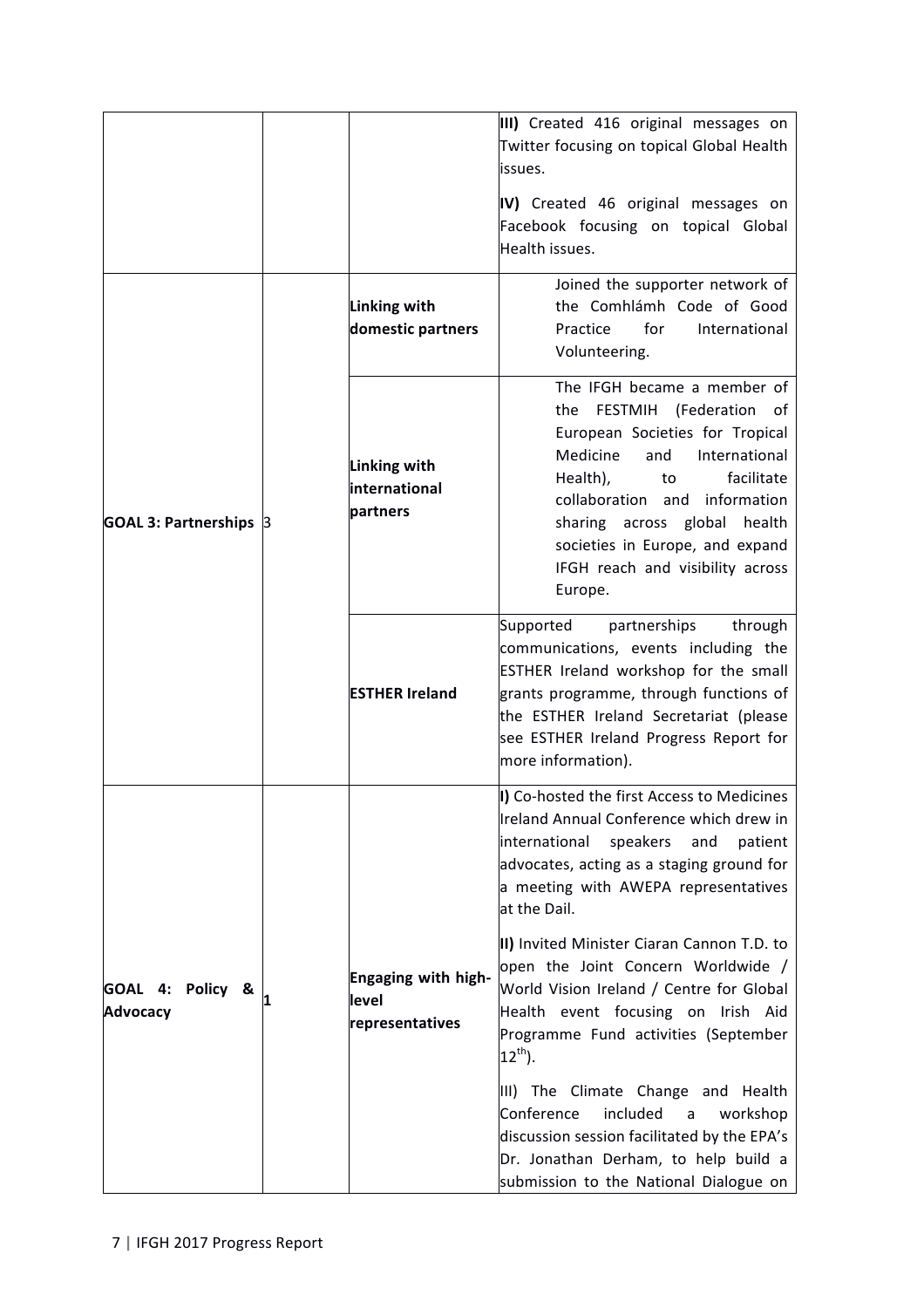|  |  |  | Climate Action. |
|--|--|--|-----------------|
|--|--|--|-----------------|

#### Goal 1: Capacity

In our first strategic goal, focused on "Capacity", we aim to build capacity to engage in Global Health among students and professionals in Ireland.

To achieve this goal, we created and hosted workshops, training, and supported development of *ethical quidelines to help improve the capacity of students and professionals to engage in global health* work. To further support this, we publicised additional opportunities for education and *training using our communications channels and social media.*

- 1) In 2017, we hosted three Global Health Writes workshops, in May, October, and November attended by 17, 8, and 14 individuals respectively, including participants from diverse sectors including academic, student, NGO, and HSE. These workshops were designed to introduce learners to key concepts in advocacy and journalistic writing around health topics. The first workshop in May was hosted at RCSI, focused on Irish Aids Day, and was facilitated by GHW Chief Editor Ian Hodgson and GHW trainers Bianca van Bavel and Chi McClean, in addition to Irish HIV advocate and activist Robbie Lawlor. The second workshop was focused on the theme of "resilience", and was requested as a technical support activity by Concern Worldwide, whose staff were interested in writing up their programme data for advocacy purposes. Storm conditions prevented full-day workshop being held on the originallyscheduled date of  $16<sup>th</sup>$  October, therefore GHW Chief Editor Ian Hodgson and IFGH Communications Coordinator Steve Macdonald worked with Concern Worldwide staff to help develop their data into full articles for their internal newsletter "Knowledge Matters". The third workshop was held during the  $4<sup>th</sup>$  Global Forum on Human Resources for Health. The IFGH was funded by the WHO to train and facilitate a team of HSE rapporteurs as well as Global Health Writers. The workshops were well-evaluated, with overall quality of the workshop rated as "Excellent" or "Good" by all respondents (May workshop: 16 responses; 13 excellent; 3 good; Concern Worldwide workshop was not evaluated;  $4^{th}$  Global Forum on HRH workshop: 9 responses; 7 excellent; 2 good, see Annex for complete evaluations), and all responded that they either strongly agreed, or somewhat agreed, that the knowledge gained during the workshop would be useful in their future work. Attendees from the workshops produced written articles on relevant Global Health topics, which are hosted at http://globalhealth.ie/category/global-health-writes/global-health-writes-articles/.
- 2) The IFGH also supported a guest lecture series run by the University College Cork SOG, covering Public Health the Philippines following Typhoon Haiyan, and health among the Traveller Community in Ireland. UCC SOG has also agreed to host the Global Health Debate in early 2018 and is currently undertaking planning.
- 3) Through our partnership with Comhlámh, on February  $2^{nd}$  we held a joint training working group meeting which included members from our partners at Comhlámh, NUI Galway, Kimmage DSC, TCD, UCD, and HSE. The group also worked on a scoping exercise of the health and development courses that are available online. As part of the training working group activities, from the  $13^{th}$ -15<sup>th</sup> October we co-hosted a training workshop for HSE staff, on health and development at the Achill Outdoor Education Centre on Achill Island. 52 people attended the training, which was taught by facilitators from NUI Galway, the HSE,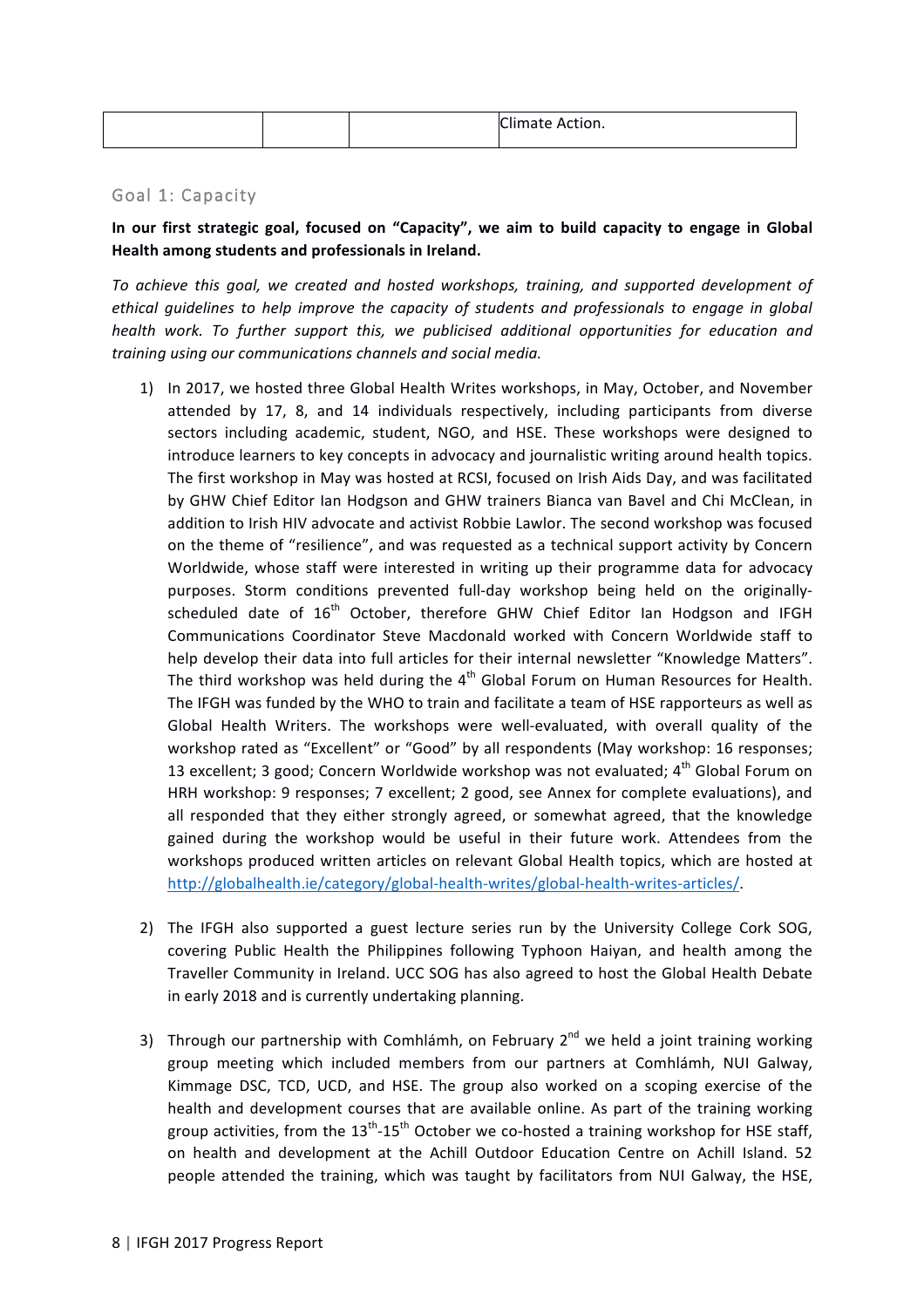Comhlámh, IFGH, and Kimmage DSC. Attendees were drawn from across the HSE and included environmental health officers, physiotherapists and pharmacists, in addition to doctors and nurses. The event was evaluated overall positively by 38 attendees (19 strongly agreed, and 19 agreed, that they have a deeper understanding of health and development after the workshop; 35 agreed that they are better prepared to work or be a volunteer in resource-poor settings).

- 4) In October, we presented IFGH SOG to  $2^{nd}$  year medical students at RCSI. Subsequently, an RCSI representative joined the SOG and is currently seeking new members for the group.
- 5) The UCC SOG has agreed to host the Global Health Debate in early 2018 and is currently undertaking planning using materials developed by the IFGH.
- 6) We also publicised 10 educational courses and 44 job opportunities to our members via our email and newsletter.

#### Goal 2: Knowledge

## In our second strategic goal, focused on Knowledge, we aim to provide a platform for increased knowledge, skills, and networking in Global Health.

To achieve this goal, we capitalised on partnerships with other stakeholder organisations, as well as supporting our Student Outreach Group to create learning opportunities. We also created focused *communications around specific alobal health topics for dedicated issues of our email newsletter,* and also continued to produce our weekly emails containing news updates, relevant news, and other *information.*

- 1) In addition to our regular email and social media presence, throughout the year we created in-depth issues of our email newsletter to raise awareness and inform members around topics such as International Women's Day and World TB day, and complemented these with social media outputs.
- 2) In January we co-hosted an event with Irish Aid at RCSI focusing on Global Health and the SDGs. Featured speakers were Mark Dybul (Global Fund), Gerard Schmets (WHO) and Eilish McAuliffe (UCD). Speakers were interviewed with media and the event was also featured in other specialist channels such as Irish Medical Times. 86 people attended on that day, and the event was evaluated highly by participants (36 responded, 23 rated the event as excellent overall, 13 rated it as good).
- 3) On February  $8^{th}$  2017 we co-hosted a mini-conference on Access to Medicines. This comprises a new initiative comprising Comhlámh, Universities Allied for Essential Medicines, the IFGH, and Trinity College Dublin's Centre for Global Health. Featured speakers included Hans Hogerzeil (Groningen University), Ellen 't Hoen (Co-Founder of MSF Access to Medicines), Diarmaid McDonald (Just Treatment, Ex-UNITAID), and Ciara Conlan (UAEM Irish Branch). Speakers were interviewed by RTE Drive Time Radio and the event was chaired by Newstalk FM's Dil Wickremasinghe. 74 attended on the day with 35 responses to the evaluation form (25 rated the overall quality of the event as excellent, 9 rated it as good, and 1 average). A debrief meeting and next steps planning on the event took place on March  $2^{nd}$ 2017.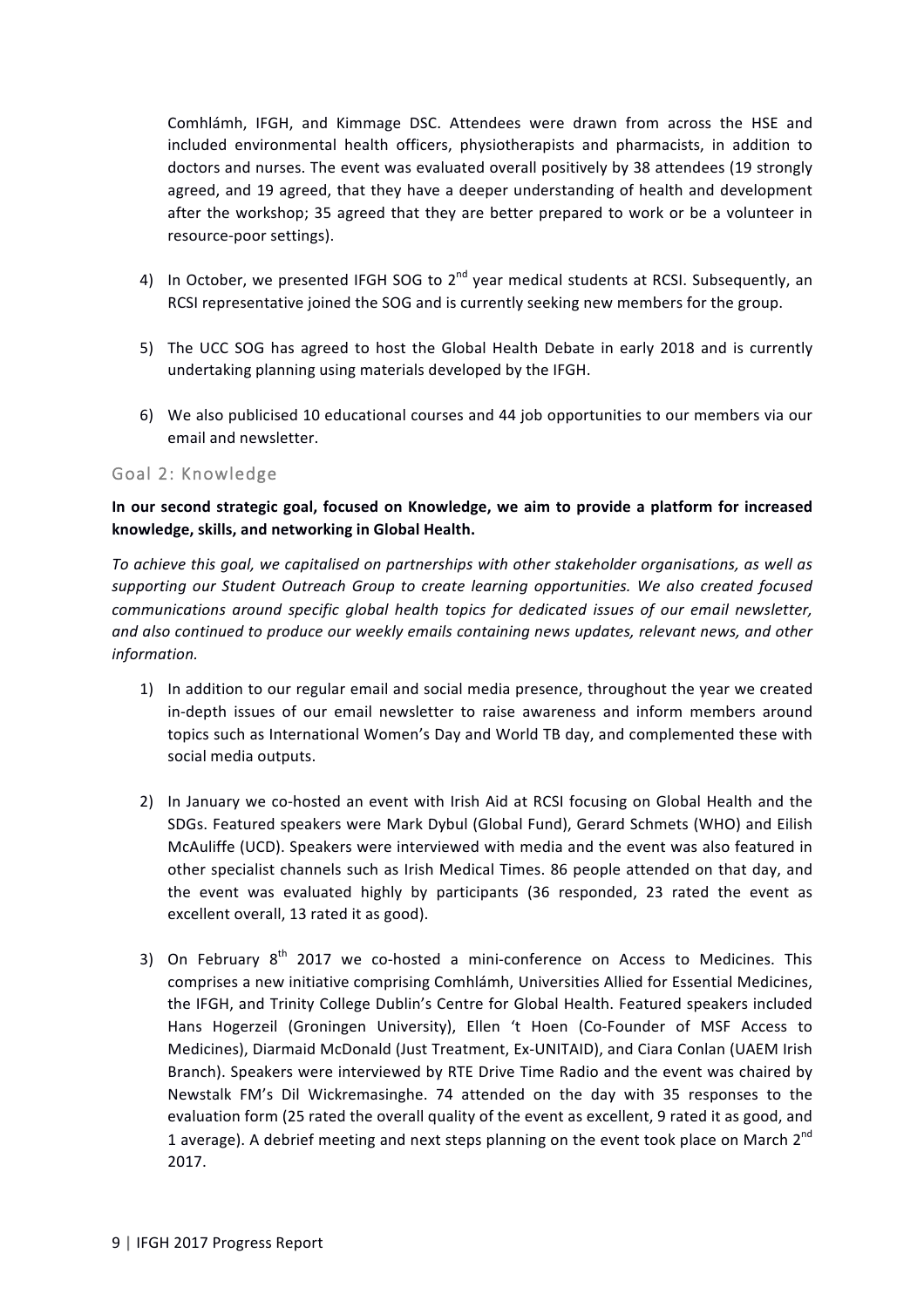- 4) On March  $20^{th}$  we co-hosted a mini-symposium on Gender Equity and GBV with the Irish Consortium on Gender Based Violence. Featured speakers were Dr. Sarah Degnan Kambou (International Centre for Research on Women), Seona Dillon Mcloughlin (ICGBV), Deirdre Ni Cheallaigh (Trocaire), and Priya Joshi (ActionAid). 27 attended on the day with 16 evaluation responses (13 rated the event as excellent overall, and 3 rated it as good).
- 5) On September  $12<sup>th</sup>$  2017 we hosted a peer learning event at RCSI on Maternal Neonatal Child Health, with NGOs and academic institutions which were recipients of Irish Aid Programme Funding. 51 people attended. Speakers were drawn from Concern Worldwide (Breda Gahan), World Vision Ireland (Magnus Conteh), and the TCD Centre for Global Health (Brynne Gilmore). Minister of State for the Diaspora and International Development Ciaran Cannon T.D. opened the event. 64 people attended, and overall the event was evaluated positively (11 rated the event as excellent, 8 rated good, and 1 average).
- 6) On September  $22^{nd}$ , we co-hosted a conference on Climate Change and Health in partnership with NUI Galway and others. Speakers included Nick Watts (Lancet Commission on Climate Change), Joni Pegram (UNICEF), and John O'Neill (Department of Communications, Climate Action, and Environment). The event included a dialogue to help inform a submission to the National Dialogue on Climate Action. 80 people attended the event with 20 evaluation responses (10 rated the conference as excellent, and 10 rated good).
- 7) On November  $6<sup>th</sup>$ , we hosted a meeting of the Joint DSA Ireland / IFGH Child Health Network, which gathered 6 individuals from NGOs and academia to discuss and learn about current topics in Child Health internationally. This was the second meeting of the year, the first of which was hosted by the Centre for Global Health at Trinity College Dublin, in January.
- 8) From the 13-17<sup>th</sup> November, the IFGH was involved in the  $4<sup>th</sup>$  Global Forum on Human Resources for Health. IFGH played an active role in the conference organization, assisting in the programme committee, local organising committee, and online coverage. The IFGH was also Funded by the WHO to conduct reportage from the  $4<sup>th</sup>$  Global Forum, with a Global Health Writes team, and HSE rapporteur team, coordinated by GHW Chief Editor Dr. Ian Hodgson. The resulting content has been cross-posted to websites such as Intrahealth https://www.intrahealth.org) and others. 26 articles were produced by the Global Health Writes Team, and members also assisted with social media outputs during the Forum.
- 9) Our Student Outreach Group was also active during the year, and we have relationships with relationships with six universities across Ireland: Dublin City University (DCU); NUI Galway (NUIG); Royal College of Surgeons in Ireland (RCSI); Trinity College Dublin (TCD); University College Cork (UCC); and University of Limerick (UL).
- 10) On November  $28<sup>th</sup>$  we supported Irish Aid to host the Annual Irish Aid Professor Father Michael Kelly Lecture on HIV and AIDS, which took place at the Royal Irish Academy, featuring an introductory address via pre-recorded video by Father Michael himself, and chaired by Ruairi De Burca (Director General of Irish Aid), guest speakers Daphine Abaho (Peer educator from Uganda), Dr. Chewe Luo (Chief of HIV/AIDS Programme Division at UNICEF), and Ciaran Cannon (Minister of State for the Diaspora and International Development in Ireland). The event was attended by 68 individuals on the day, and was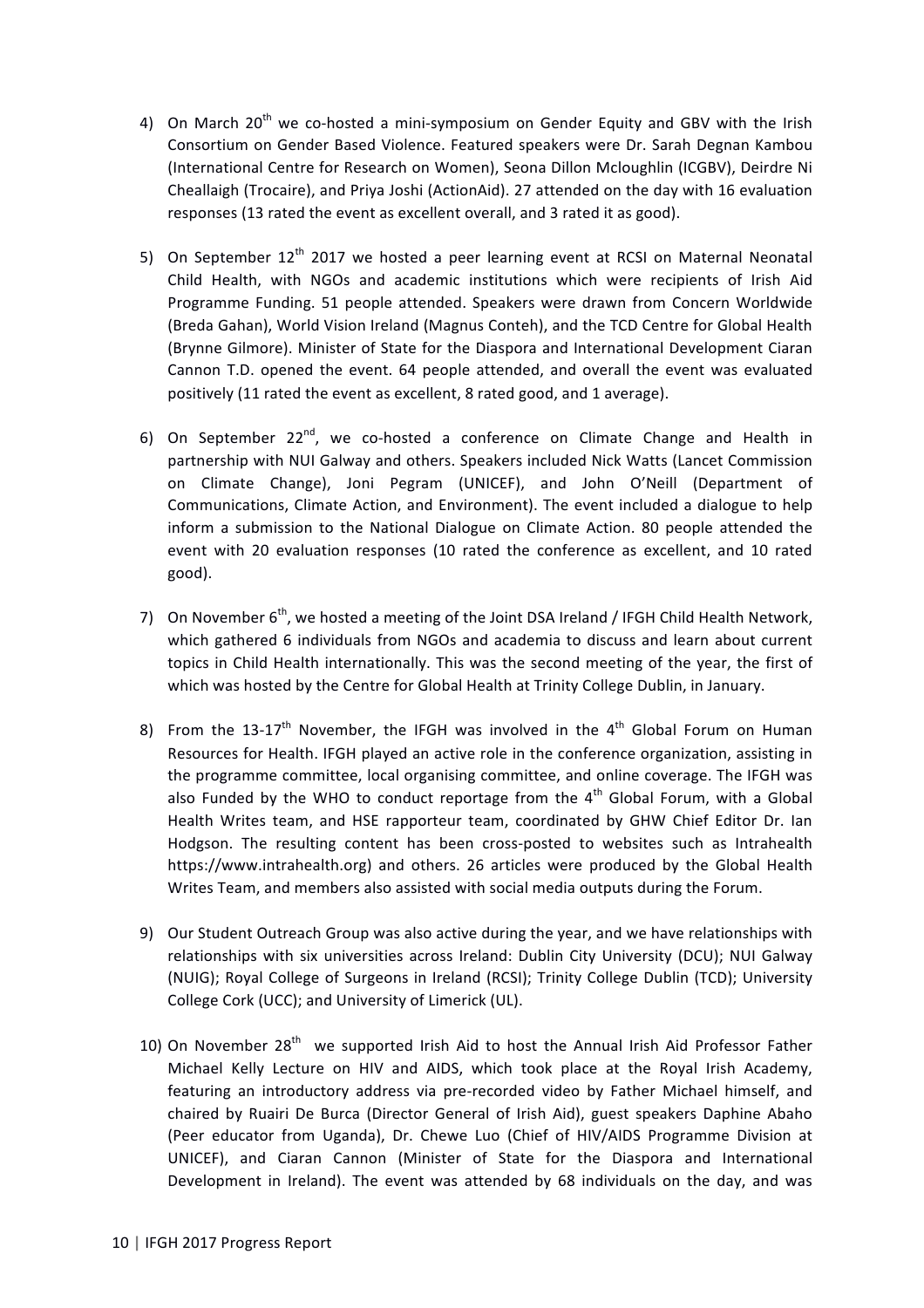evaluated highly (15 completed feedback forms, 11 rated overall excellent, 4 rated overall good - see Annex for complete evaluation). Attendees included students, academics, members of large NGOs including Concern Worldwide, Oxfam Ireland, and Trocaire, as well as staff from HSE, Irish Aid, and diplomatic representatives.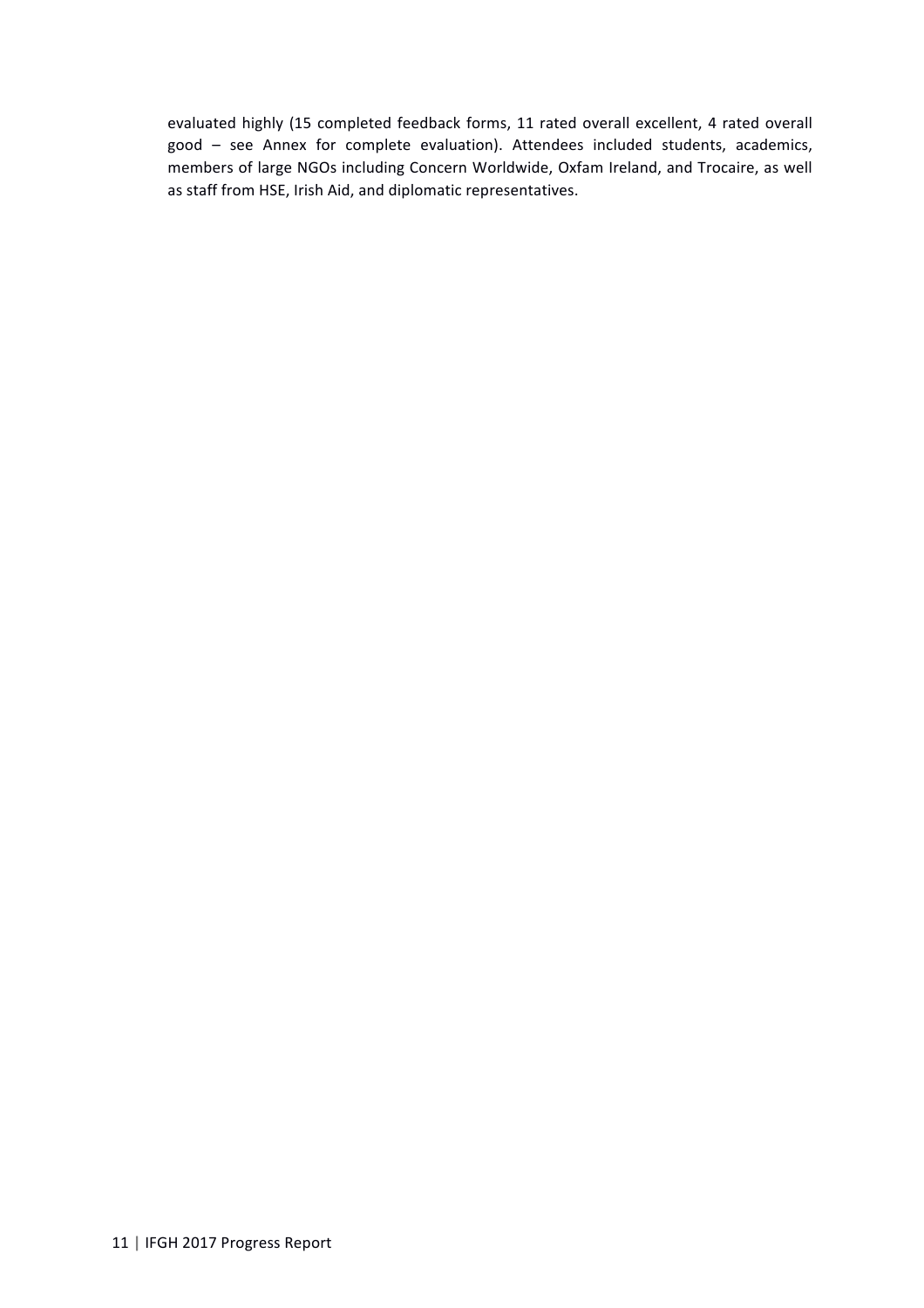#### Goal 3: Partnerships

## In our third strategic goal, focused on Partnerships, we aim to support engagement in Global Health through facilitation of high quality partnerships.

To achieve this goal, we strategically partnered with organisations in Ireland and abroad, using our *capacity* to provide support in the area of communications and events hosting, in addition to performing our role as the Secretariat of ESTHER Ireland to support international health partnerships *between Irish and overseas health institutions.*

- 1) The IFGH Joined the supporter network of the Comhlámh Code of Good Practice for International Volunteering. The supporter network was launched on the  $28^{th}$  of March 2017 at an event opened by then Minister of State for the Diaspora and International Development, Joe McHugh T.D. 10 other organisations are also supporters, such as the HSE, Kimmage DSC, and INMO.
- 2) The IFGH became a member of the FESTMIH (Federation of European Societies for Tropical Medicine and International Health), which is a non-profit international association. The partnership also helps to facilitate collaboration and information sharing across global health societies in Europe, and it allows IFGH to expand their reach and visibility across Europe. Currently there are 14 European member societies. In March 2017 David Weakliam attended the FESTMIH Board Meeting and in October 2017 IFGH Chair Professor Anne Matthews presented at the 10<sup>th</sup> European Congress on Tropical Medicine and International Health.
- 3) A core component of our work towards Goal 3 is the IFGH Secretariat's additional function as the ESTHER Ireland Secretariat. (For more details, please see the ESTHER Ireland progress report.) In brief, we took the following actions to facilitate high-quality partnerships:
	- a. We re-structured the ESTHER Ireland Start-Up Grants Programme, now known as the Small Grants programme, comprising two bands of available small grants: i) up to  $\epsilon$ 8,000 for individual organisations, and ii) up to  $\epsilon$ 15,000 for multi-institution groups. The application process was fully managed using our online grants application and reviewing system at http://www.commongrantapplication.com.
	- b. We hosted a workshop on  $15<sup>th</sup>$  September to introduce new applicants to ESTHER Ireland, the Small Grant Programme, and to the application system. The workshop was also for those who have already received a small grant through ESTHER Ireland and want to strengthen their partnership.
	- c. We coordinated applications and reviews by the ESTHER Ireland Steering Group, with 11 applications and 8 grant awards.
	- d. We produced 17 email campaigns which shared information and updates on ESTHER Ireland activities and international health partnerships with ESTHER Ireland members.
	- e. We co-hosted the Side Event on North South Institutional Health Partnerships at the  $4<sup>th</sup>$  Global Forum on Human Resources for Health. The objective of the session was to demonstrate IHPs contribute to the WHO Global Strategy on Human Resources for Health, to discuss how to develop the role of IHPs as a model of technical cooperation and prepare a statement from the session/conference on IHPs and HRH. The session highlighted the Mozambique-HSE partnership, as well as other successful ESTHER Ireland endeavours. Approximately 120 attended the side event,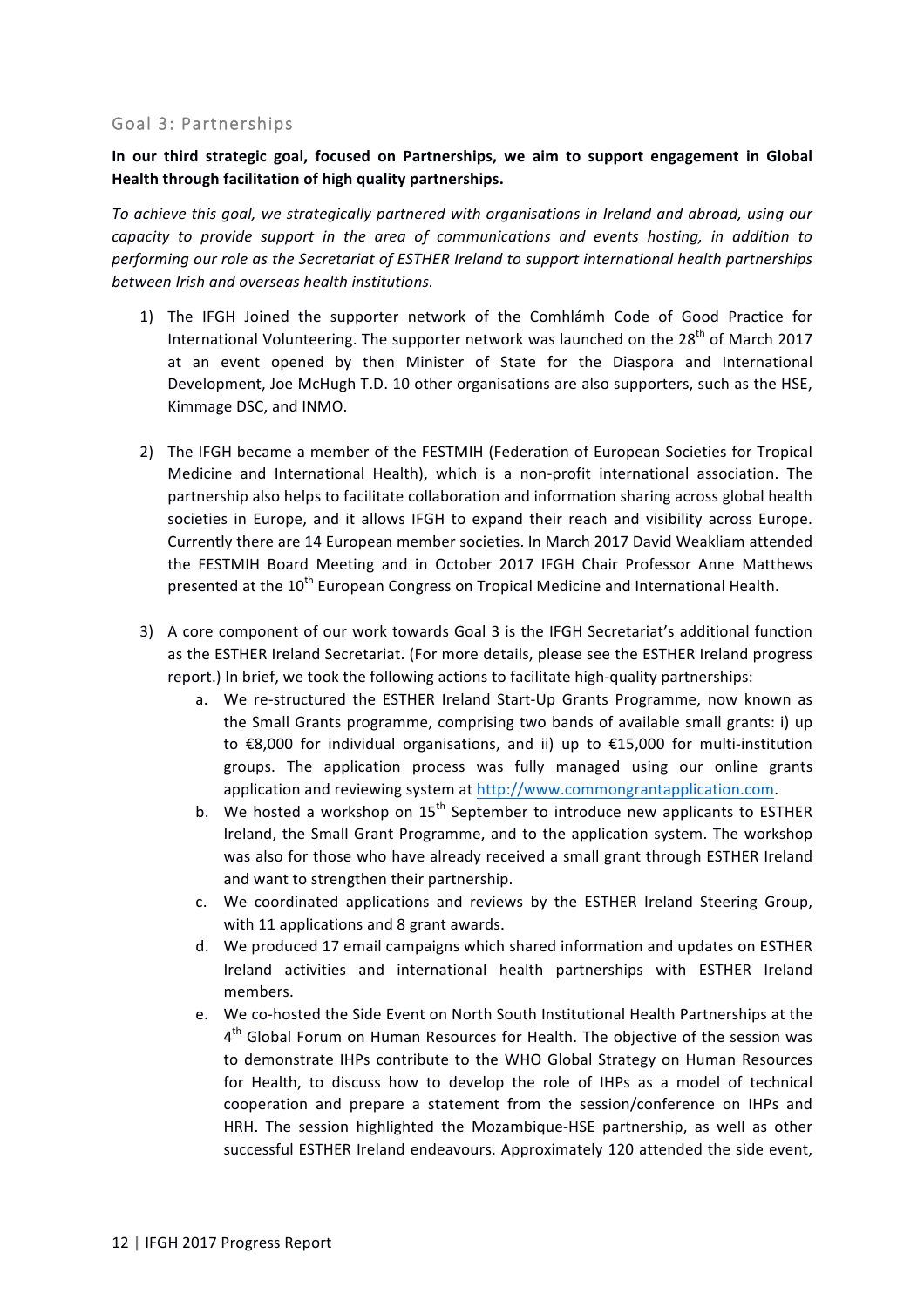which was evaluated positively (40 evaluation responses; 19 excellent; 20 good; 1 average). 

- f. We contributed towards the Evidence and Effectiveness, and Communication and Coordination Working Groups of the European ESTHER Alliance.
- g. Assisted in the development of the European ESTHER Alliance online collaboration platform, which acts as an online repository of key information about all of the partnerships supported by the EEA, to encourage efficient collaboration, and to reduce duplication, or situations where two countries may have been working within the same country, and even within the same city or region, but without knowledge of each other's activities. Information from this database will also be used in advocacy activities to promote the European ESTHER Alliance going forth. After presenting the collaboration platform at a meeting hosted by Expertise France in April, the Communication and Coordination Working Group received valuable feedback and strategic direction and the collaboration platform is being developed further.

#### Goal 4: Policy & Advocacy

In our fourth strategic goal, focused on Policy & advocacy, we aim to influence Global Health policy in both Ireland and globally.

To achieve this goal, we worked together with partners on events such as the Professor Father *Michael Kelly Lecture on HIV and AIDS to maintain awareness of key issues among our members and* the general public, as well as create opportunities to access high-level representatives from *government and other organisations.*

- 1) We facilitated the organisation of the first Access to Medicines Ireland Conference in February, which gathered a wide range of stakeholders to advocate for improved access to medicines. The conference brought in international experts such as Ellen 't Hoen and Diarmaid McDonald, and it was also used as a preamble to a meeting at the Dail, where representatives from Access to Medicines Ireland met with AWEPA representatives to discuss further action.
- 2) Minister Ciaran Cannon T.D. was invited to speak to open the ioint Concern Worldwide / World Vision Ireland / Centre for Global Health Peer Learning Event which we co-hosted at RCSI in early September.
- 3) The conference "Climate Change and Health: The Challenges and the Opportunities", which we co-hosted on September  $22^{nd}$ , featured a workshop discussion session facilitated by the Environmental Protection Agency's Dr. Jonathan Derham, which was used to solicit input from attendees to help form a submission to the National Dialogue on Climate Action.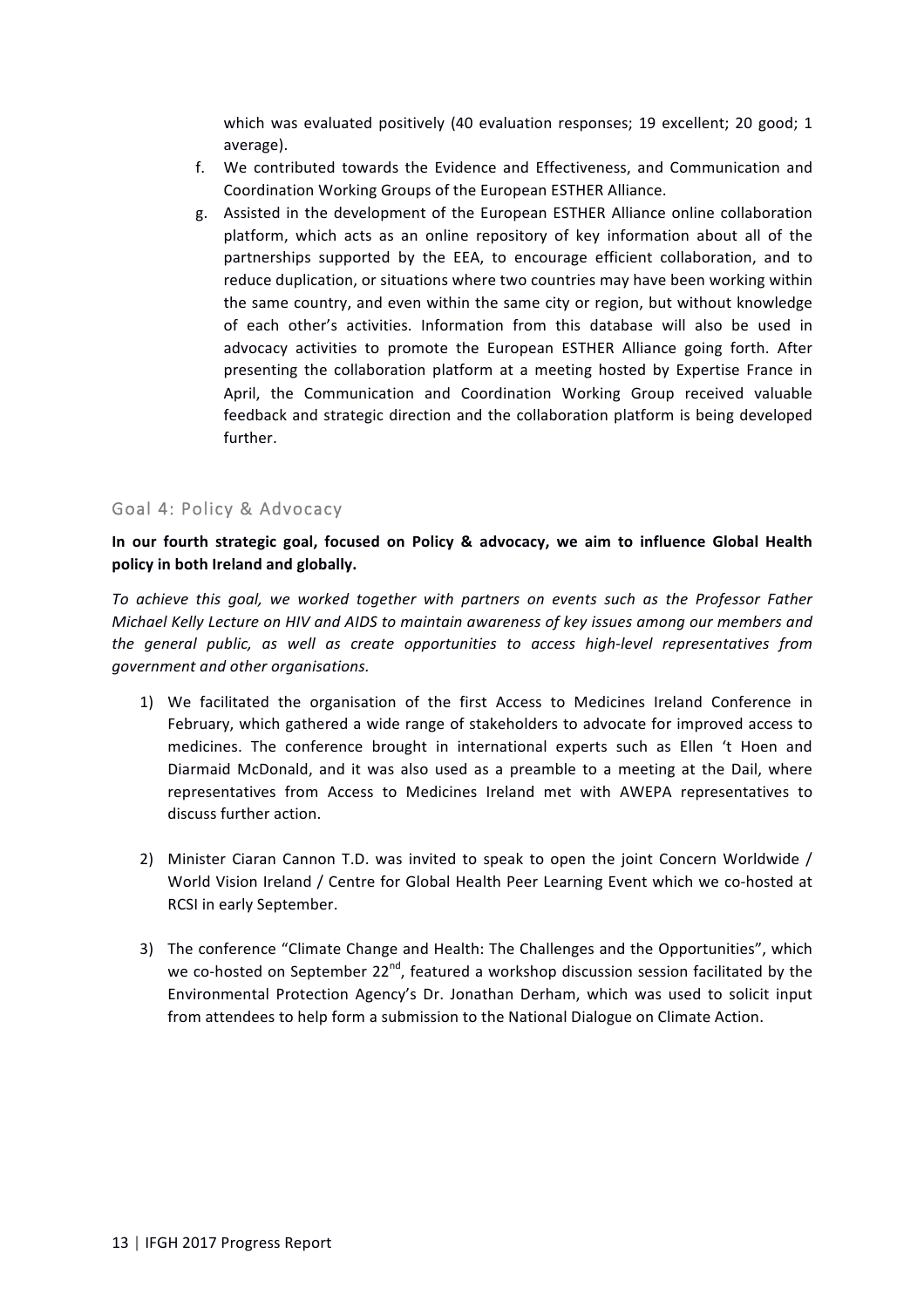# Lessons learned

We endeavour to incorporate a culture of learning throughout IFGH operations. Specifically, this means that we:

- 1) Conduct regular review of our activities and workplan to ensure that we fulfil the tasks set out at the beginning of the year. This also helps us identify areas where we may lack capacity, and revise targets accordingly, in response to changing conditions.
- 2) Routinely seek quantitative and qualitative feedback from attendees to our events, to help identify areas of improvement.
- 3) Conduct regular review of our finances in order to make the most efficient use of the available resources.
- 4) Regularly seek input from our partner organisations to learn their priorities and identify opportunities to create new joint initiatives.
- 5) Conduct staff appraisals to identify strengths and weaknesses, and formulate concrete actions to improve support in these areas.

In 2017, we aimed to create and facilitate more events that gathered the global health community. We also built upon our past successful initiatives, growing and improving activities that are valued by our members, such as the Global Health Writes programme, and the joint training working group. Through these activities, we have been able to engage members across a wide range of topics and will continue to seek new opportunities to do this throughout 2018.

# Financials

## **IFGH Income**

Our total income for 2017 was  $\epsilon$ 111,442, with the largest proportion,  $\epsilon$ 50,000 (44.9%), coming via a grant from Irish Aid and the Department of Foreign Affairs. We also received €10,000 (9.0%) to facilitate the Annual Irish Aid Professor Father Michael Kelly Lecture on HIV and AIDS. Other income included training workshop and conference fees of  $E12,602$  (11.3%) from participants of the Achill training workshop, Climate change conference, and Global Health Writes workshops that we received from organizations including the HSE, the WHO, and Concern worldwide. The Friends of the IFGH also contributed  $\epsilon$ 2,840 (2.5%) towards our operating costs, enabling us to do more to support our members. We also received in-kind support in the form of voluntary time of approximately 500 working hours, or 62.5 working days contributed by IFGH Members, IFGH Board Members, IFGH Executive Management Committee and the ESTHER Steering Group, totaling  $£25,000$  (22.4%). We also received in-kind support in the form of hosting and office space (\*non-monetary), meeting rooms, and office overheads, totaling €11,000 (9.9%) (\*non-monetary).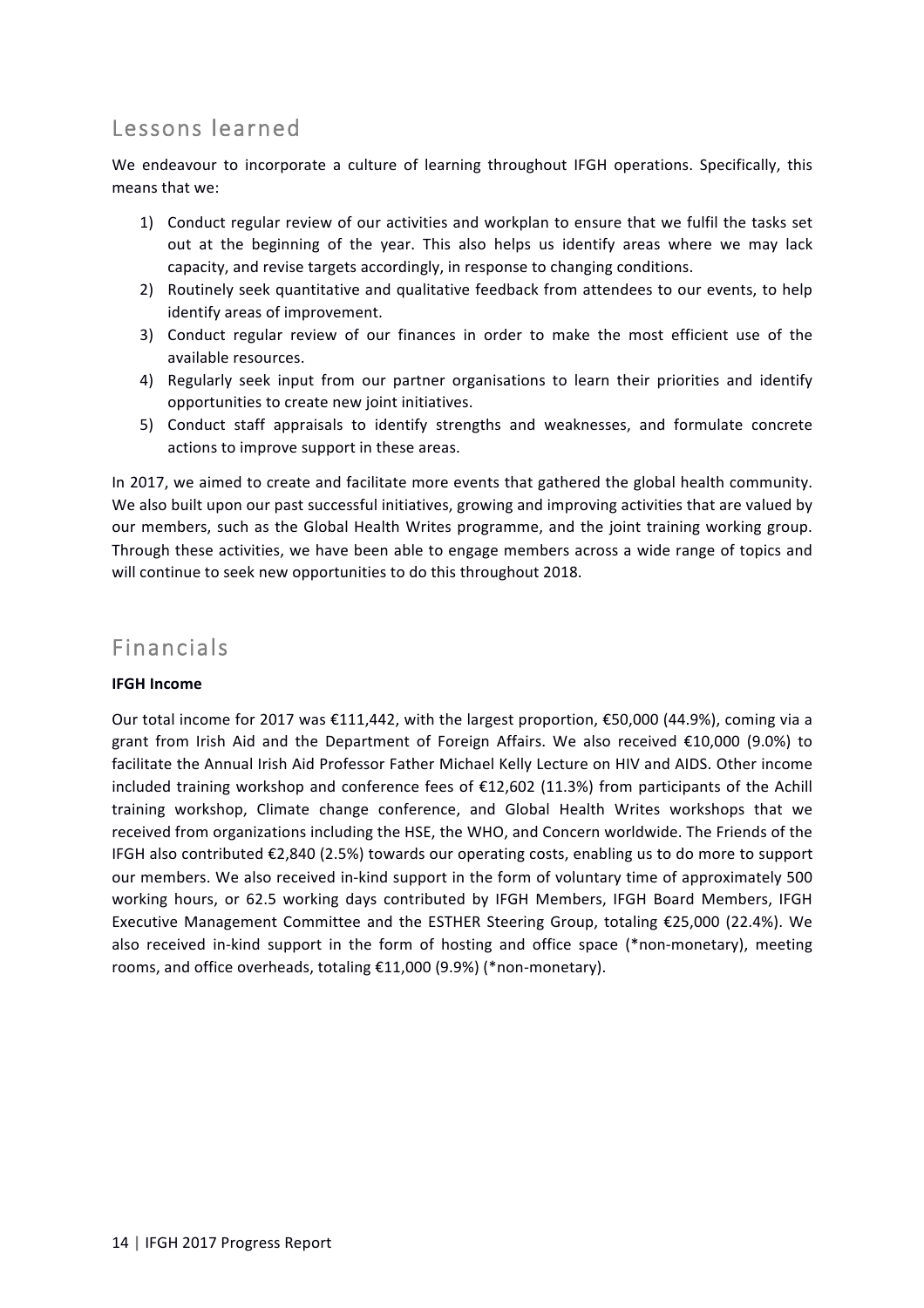

#### **IFGH Expenditure**

During 2017, total IFGH expenditure of €107,427 was spread across several categories: Staffing was the greatest expenditure, at  $\text{\textsterling}42,610$  (39.7%). Events costs were  $\text{\textsterling}5,412$  (5.0%), communications expenditure was  $\epsilon$ 4,974 (4.6%), and travel expenditure was  $\epsilon$ 2,572 (2.4%). Administration and fees expenditure was  $\epsilon$ 6,562 (6.1%), whilst Student Outreach Group expenditure was  $\epsilon$ 771 (0.7%), depreciation  $£128$  (0.1%). In-kind voluntary time contributed totaled  $£25,000$  (23.3%)(\*nonmonetary), whilst in-kind office space, meeting rooms, and office overheads totaled  $E1,000$  (10.2%) (\*non-monetary). Expenditure on the Irish Aid Annual Professor Father Michael Kelly Lecture on HIV and AIDS was €8,398 (7.8%).



#### **ESTHER Ireland Income 2017**

Total income for ESTHER Ireland Secretariat operations in 2017 was €150,500. This included core income from Irish Aid of €50,000 (33.2%), another  $€50,000$  from Irish Aid for small grants (33.2%), €10,000 (6.6%) for the European Secretariat and €4,500 (3.0%) contribution from EXPERTISE France for the Side Event on International Health Partnerships at the Fourth Global Forum on Human Resources for Health in November. The IFGH and ESTHER Ireland also acknowledge and thank our partners for the large amount of in-kind contributions received: In 2017, we received additional inkind contributions including hosting and office space, meeting rooms, and office overheads, totaling